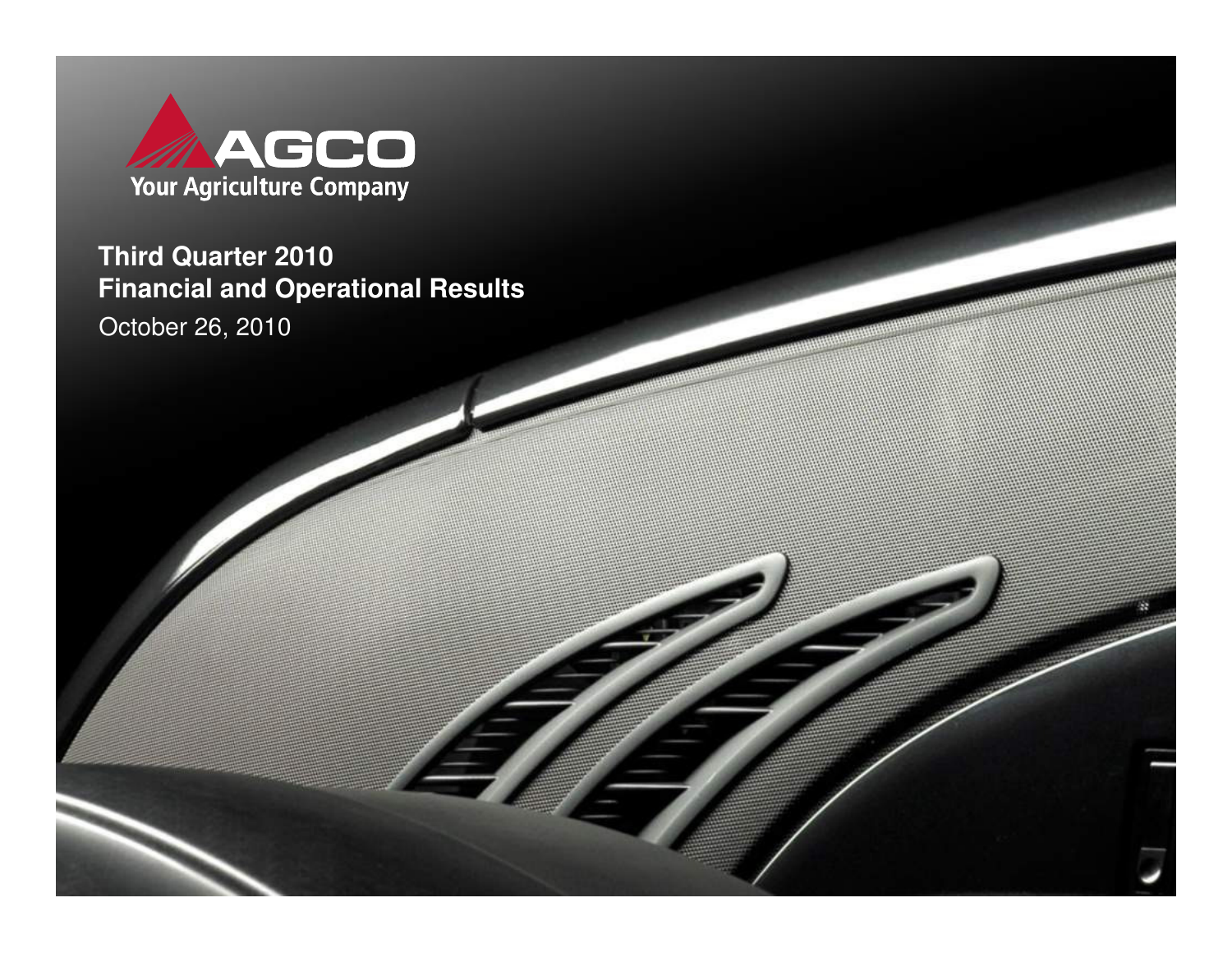#### Forward-Looking Statements



Statements that are not historical facts, including the projections of earnings per share, sales, market demand, gross margins, market share improvements, investment in facilities and new products, productivity and purchasing initiatives, effective tax rates, inventory levels, free cash flow, production volumes, industry demand, general economic conditions, global food demand and diet trends, commodity prices, farm economics and productivity, pension costs and engineering and restructuring expenses, are forward-looking and subject to risks which could cause actual results to differ materially from those suggested by the statements. These risks include performance of the general economy and demand for farm equipment and our ability to control costs and working capital levels. These forward-looking statements involve a number of risks and uncertainties. Further information concerning these and other factors is included in AGCO's filings with the Securities and Exchange Commission, including its Form 10-K for the year ended December 31, 2009. AGCO disclaims any obligation to update any forward-looking statements except as required by law.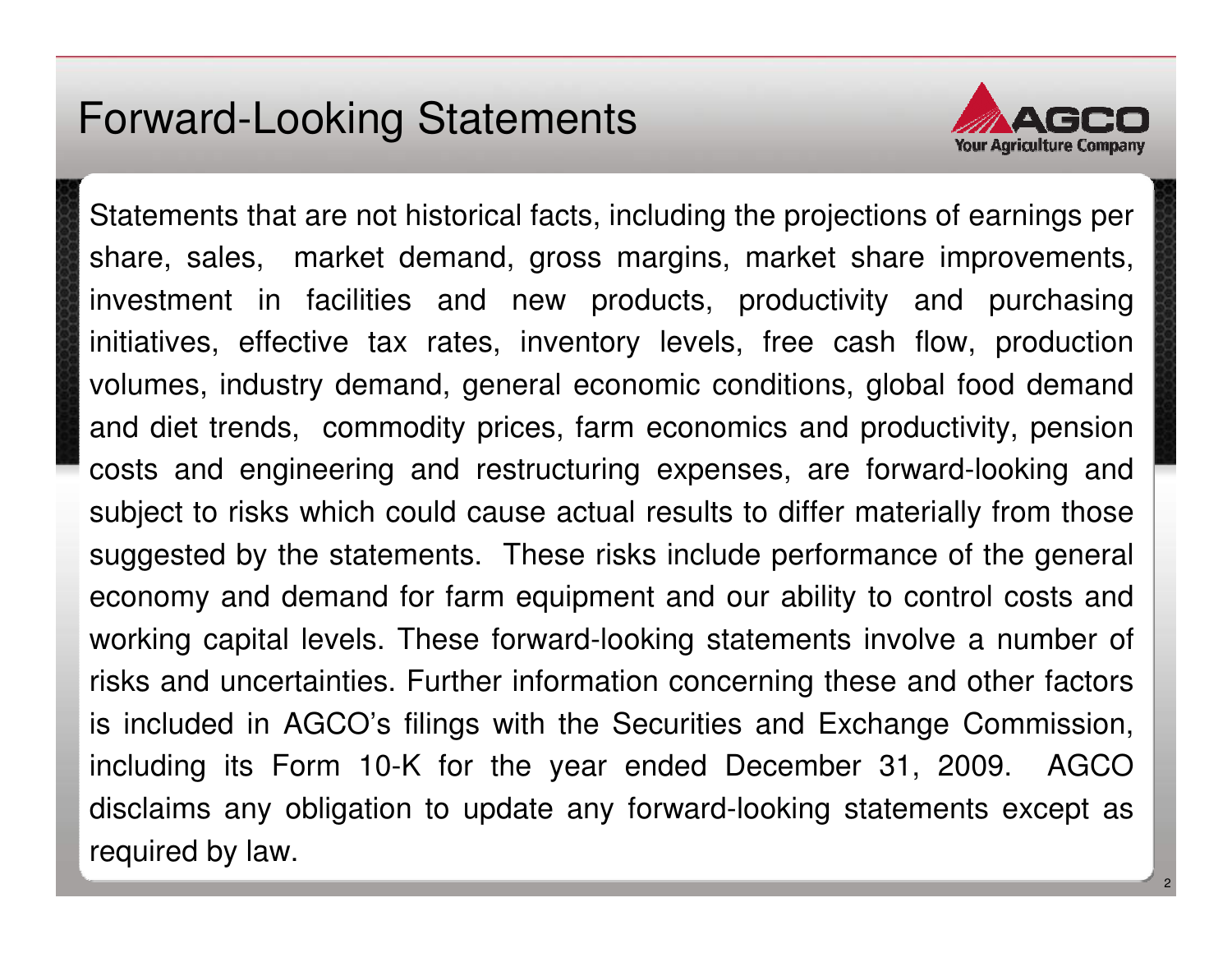#### Financial Summary



|                         | <b>Q310</b> | <b>Q310 vs</b><br>Q309 | <b>YTD</b><br><b>2010</b> | YTD10=vs<br>YTD09 |
|-------------------------|-------------|------------------------|---------------------------|-------------------|
| Net Sales (\$Ms)        | 1,657.4     | $+19.3%$               | 4,728.6                   | $+0.8%$           |
| Gross Profit (\$Ms)     | 303.8       | $+25.0%$               | 849.5                     | $+5.4%$           |
| Adj. Op. Inc. $*(\$Ms)$ | 77.1        | $+110.1%$              | 185.1                     | $+6.0%$           |
| Adj. Op. Margin*        | 4.7%        | $+201$ bps             | 3.9%                      | $+20$ bps         |
| Adj. Diluted EPS*       | \$0.66      | $+ $0.53$              | \$1.43                    | $+ $0.31$         |

\*Reflects adjusted results, which exclude restructuring and other infrequent items. Please see reconciliations to GAAP metrics provided in the appendix to this presentation.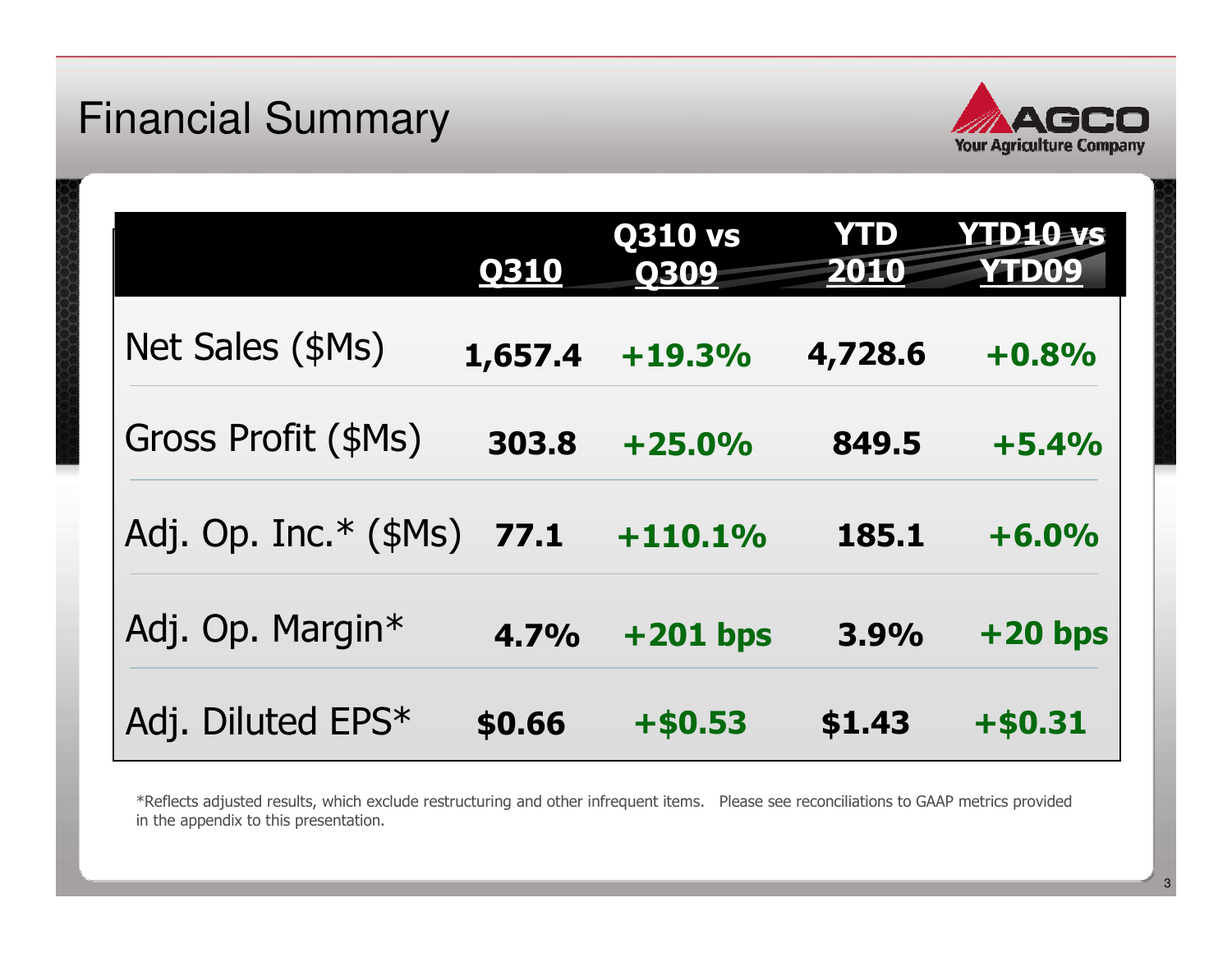#### Tractor/Combine Production



#### Production Units



- ● Production up 35% in Q310 vs Q309
- ● Large increases in Q3 in SA, EAME and NA
- $\bullet$  Full year 2010 production projected to be up approx.7% to 9% vs 2009

4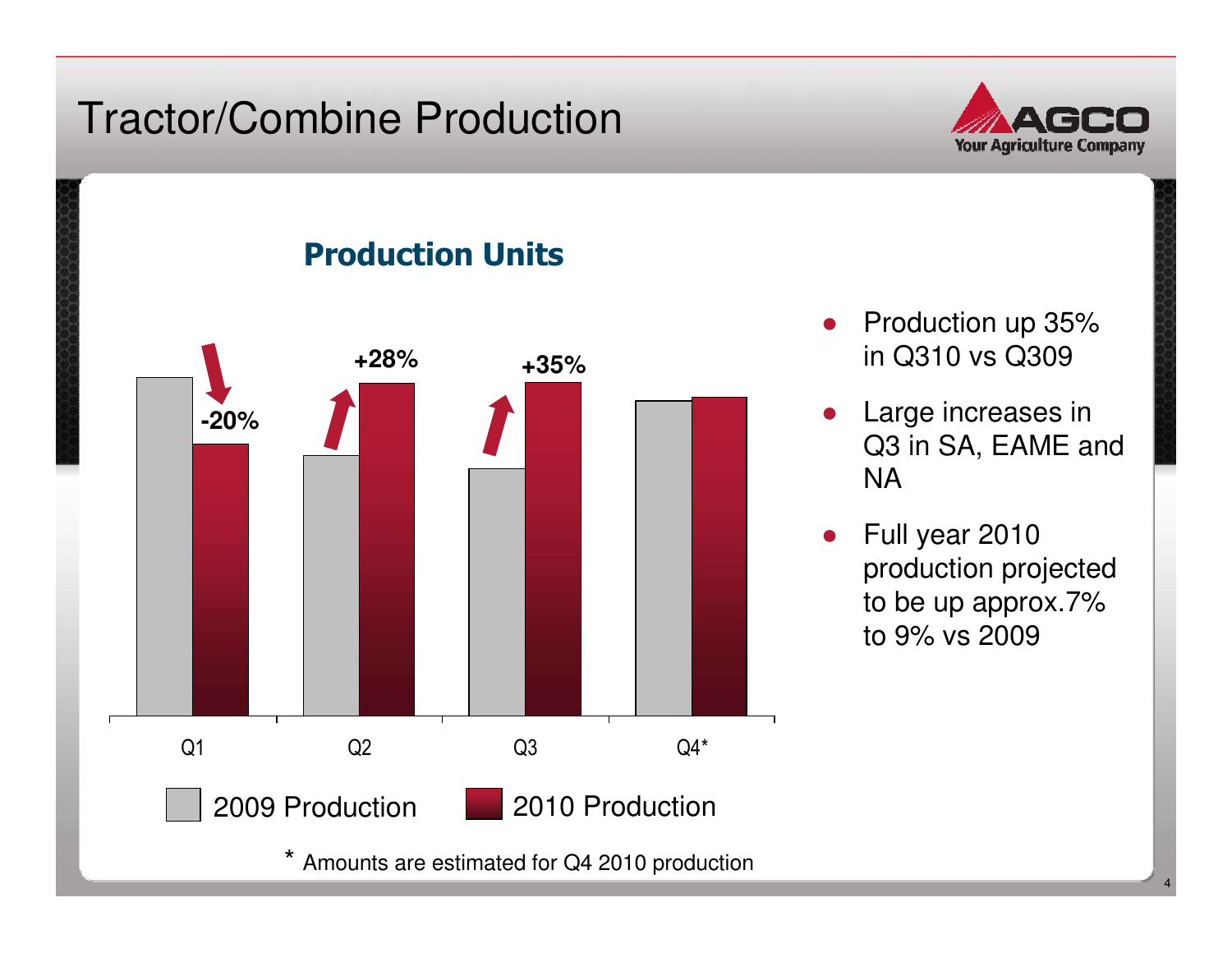#### Industry Overview**Your Agriculture Company September 2010 YTD Retail Units**North America**America**<br>Tractors - Industry - Tractors +2%  $-$  Industry  $+2\%$ <br>- AGCO – AGCO  $Combins$  – Industry  $+4\%$ <br> $- A G C Q$ – AGCO Western Europe $Tractors$  – Industry – 15%<br>– AGCO – AGCO **South America** Tractors – Industry  $+46\%$ – AGCO  $\begin{array}{cccc}\n \text{Combines} & - \text{ Industry} & +36\% \\
\text{ACG} & & \end{array}$ – AGCO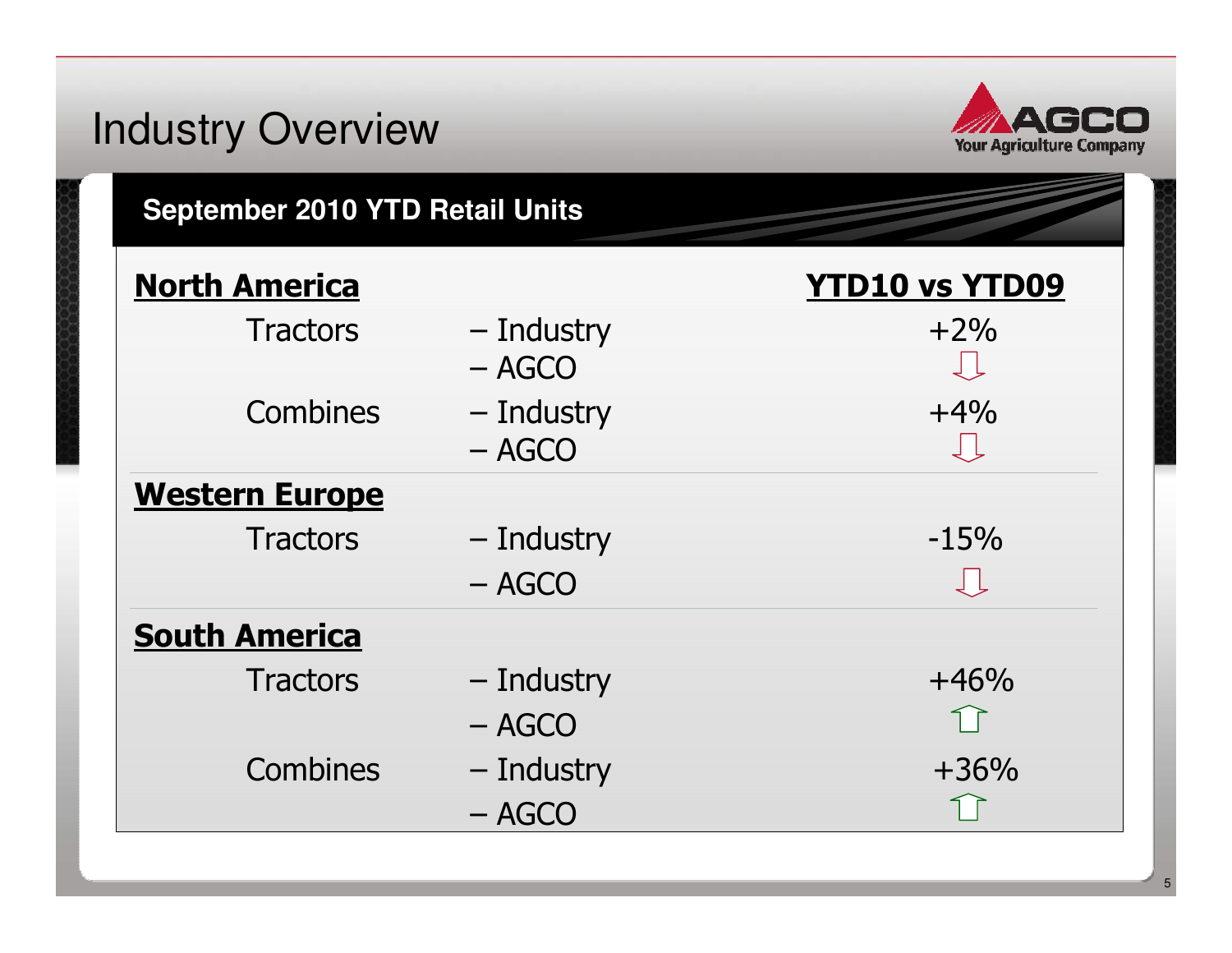#### Regional Net Sales Results



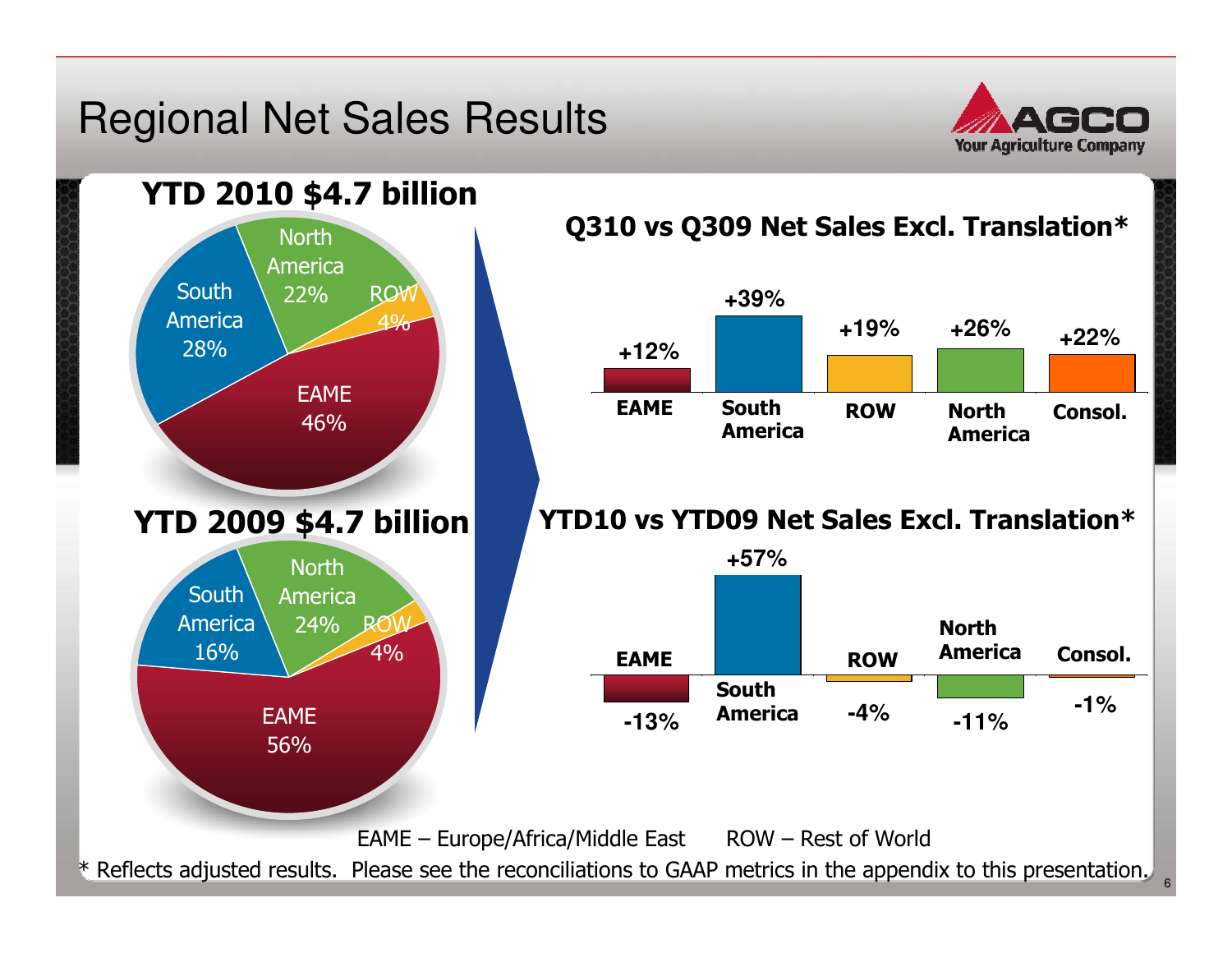#### Net Sales and Margins





\* Reflects adjusted results. Please see the reconciliations to GAAP metrics in the appendix.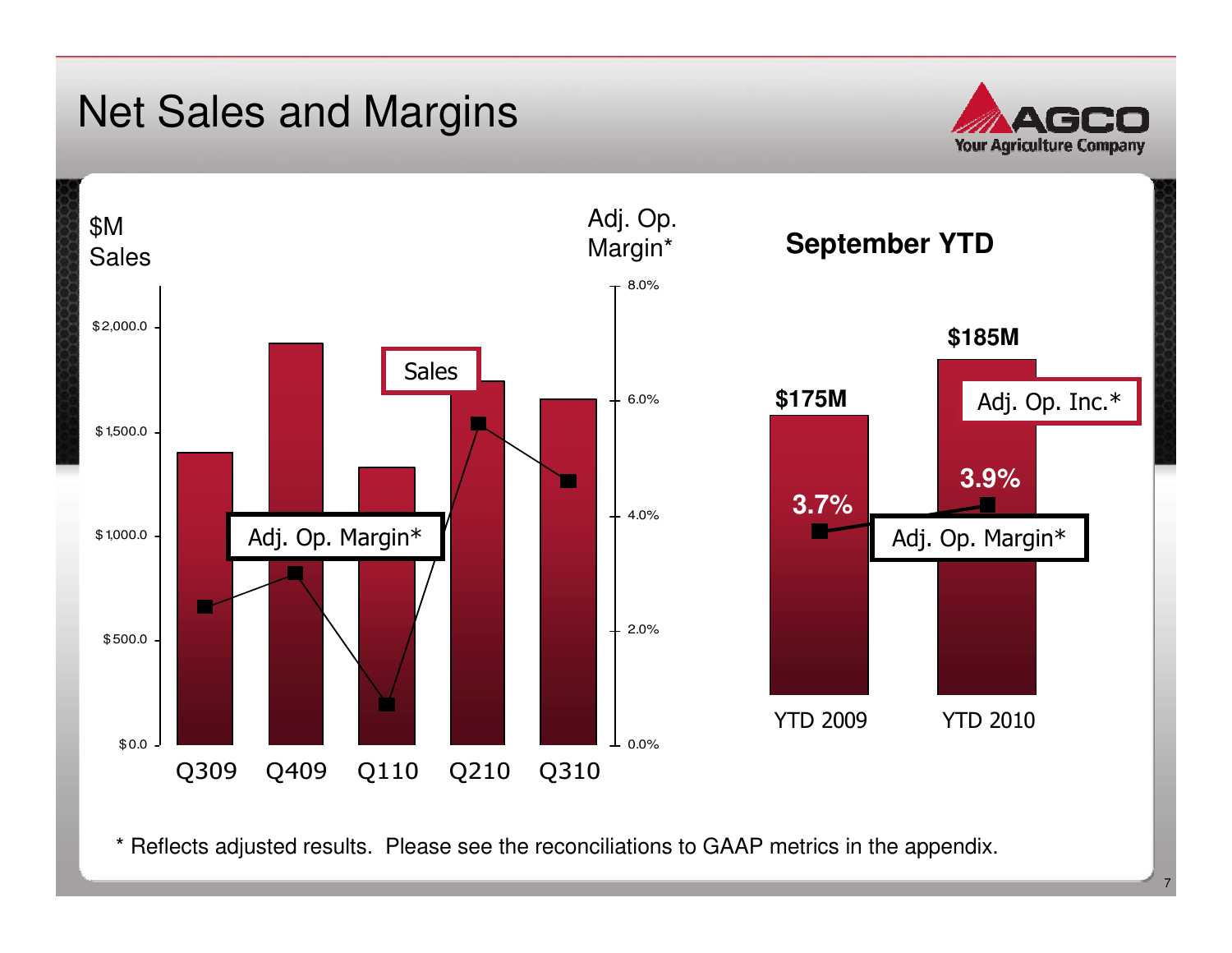#### Free Cash Flow\*





Note: Free cash flow is defined as net cash used in operating activities less capital expenditures.

\* Please see reconciliations to GAAP metrics provided in the appendix to this presentation.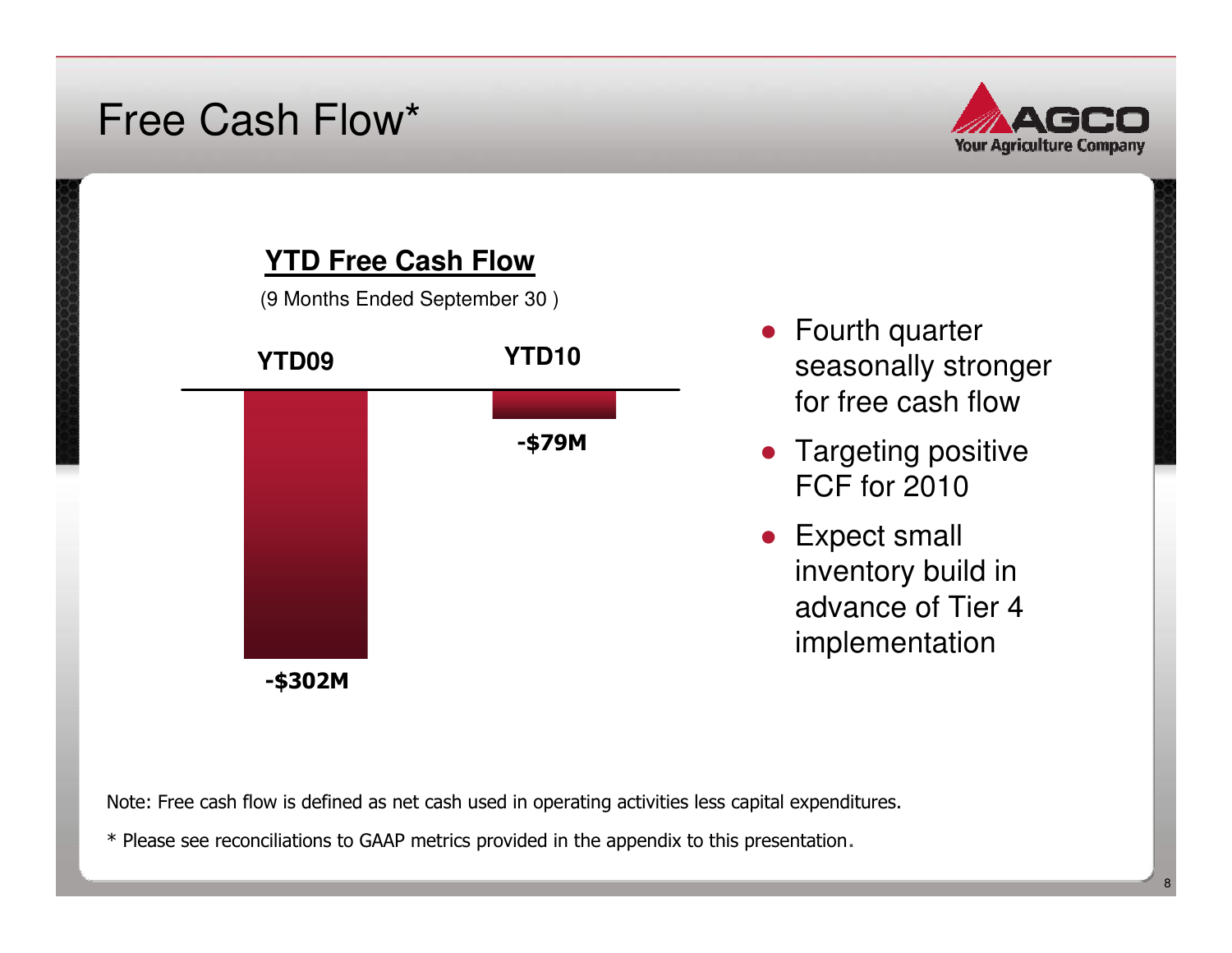#### Capital Expenditures – Investing for Growth



#### 2004 <sup>2005</sup> <sup>2006</sup> <sup>2007</sup> <sup>2008</sup> <sup>2009</sup> 2010EContinuing to Invest2010 Capex Components\$78M \$88M \$129M\$141M\$251MCapexDep. & Amort.Factory ProductivitySoftware/ IT\$215M <sub>\$175-</sub> \$200M

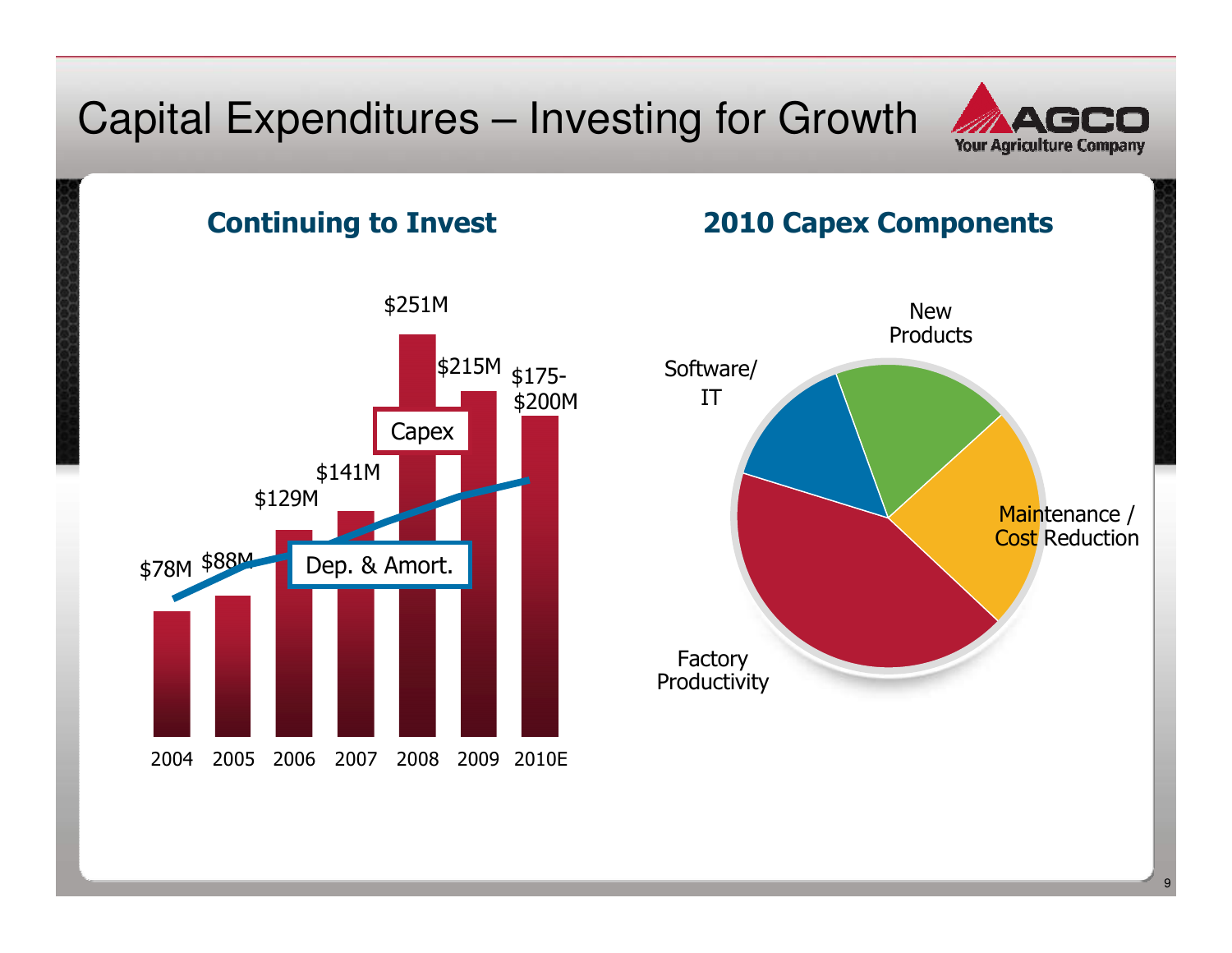## 2010 Assumptions – Summary



- ● Agricultural industry sales
	- NA Flat to up 5% vs. 2009
	- SA up approx. 25-30% vs. 2009
	- Western Europe down 10-15% vs. 2009
- ●Approximately 1.5% to 2.0% pricing
- ● 15% increase in engineering expenses for new product development and Tier 4 emission requirements
- ●Gross margin improvement





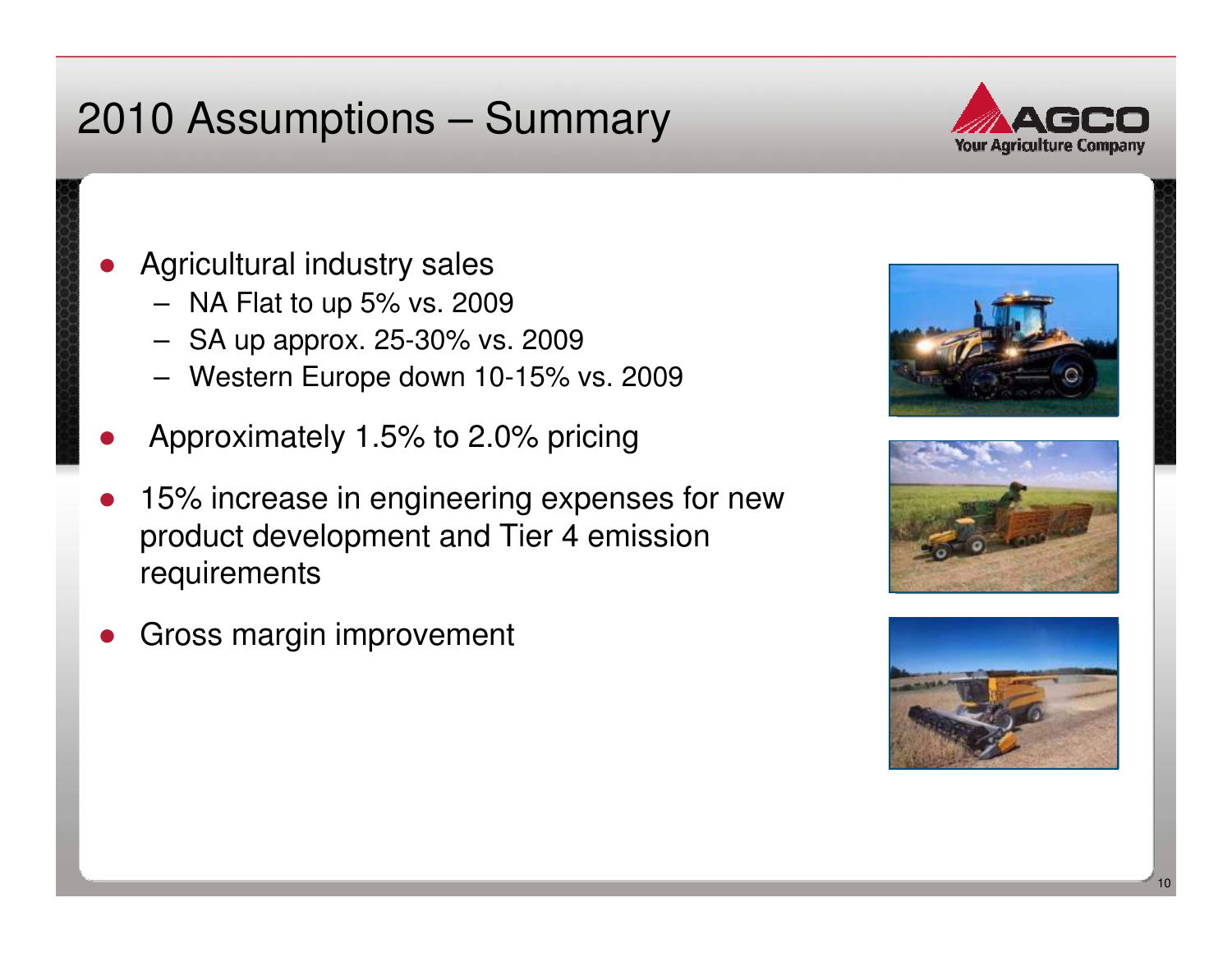| 2010 Targets                             | <b>Your Agriculture Company</b> |
|------------------------------------------|---------------------------------|
|                                          |                                 |
| <b>Total sales</b><br><b>Diluted EPS</b> | \$6.7-\$6.8B<br>\$2.10-\$2.20   |
| Capital expenditures                     | \$175M-\$200M                   |
| Free cash flow*                          | \$100M-\$125M                   |

\* Free cash flow is defined as net cash provided by operating activities less capital expenditures. Please see reconciliations to GAAP metrics provided in the appendix to this presentation.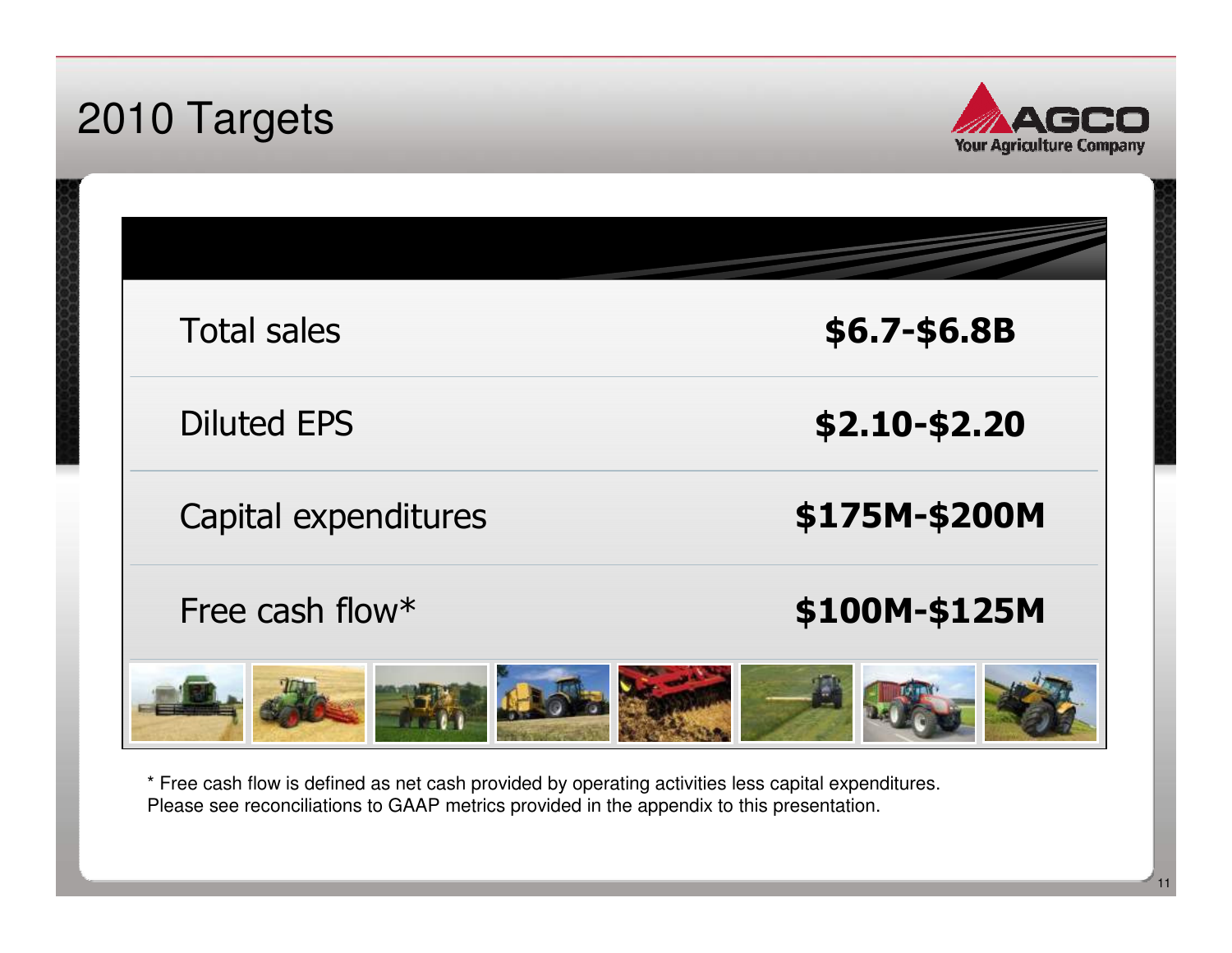

#### **Free Cash Flow**

\$M

|                                                     | Nine months<br>ended<br>September 30,<br>2010 | Nine months<br>ended<br>September 30,<br>2009 |
|-----------------------------------------------------|-----------------------------------------------|-----------------------------------------------|
| Net cash provided by (used in) operating activities | \$<br>4.1                                     | (158.6)                                       |
| Less:                                               |                                               |                                               |
| Capital expenditures                                | (82.8)                                        | (142.9)                                       |
| Free cash flow                                      | (78.7)                                        | (301.5)                                       |

Note: Free cash flow is defined as net cash provided by (used in) operating activities less capital expenditures.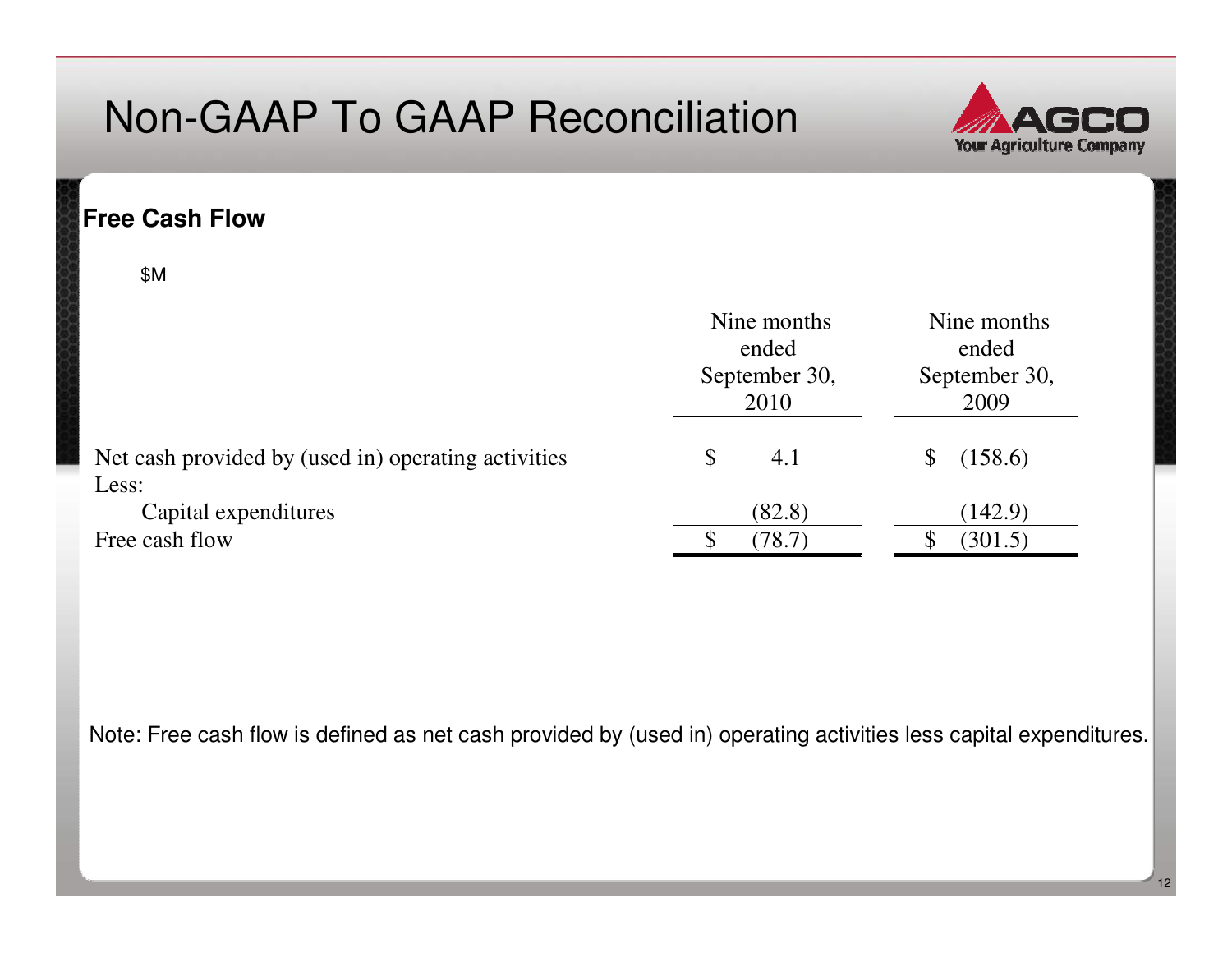

\$M (except per share amts)

|                                        | Three months ended September 30,    |                                     |                                   |                                     |                                     |                                  |
|----------------------------------------|-------------------------------------|-------------------------------------|-----------------------------------|-------------------------------------|-------------------------------------|----------------------------------|
|                                        | 2010                                |                                     | 2009                              |                                     |                                     |                                  |
|                                        | Income<br>From<br><b>Operations</b> | <b>Net</b><br>Income <sup>(1)</sup> | Earnings<br>Per<br>Share $^{(1)}$ | Income<br>From<br><b>Operations</b> | <b>Net</b><br>Income <sup>(1)</sup> | Earnings<br>Per<br>$Share^{(1)}$ |
| As adjusted<br>Restructuring and other | 77.1<br>$\mathbb{S}^-$              | 63.1<br>$\mathbb{S}^-$              | \$0.66                            | 36.7<br>$\mathbb{S}$                | 12.0<br>$\mathbb S$                 | \$0.13                           |
| infrequent expenses $^{(2)}$           | 1.2                                 | 0.8                                 | 0.01                              | 1.0                                 | 0.9                                 | 0.01                             |
| As reported                            | \$75.9                              | 62.3<br>$\mathcal{S}$               | \$0.65                            | 35.7<br>S.                          | 11.1<br>S.                          | \$0.12                           |

 $(1)$  After tax.

See accompanying notes in the Company's press release.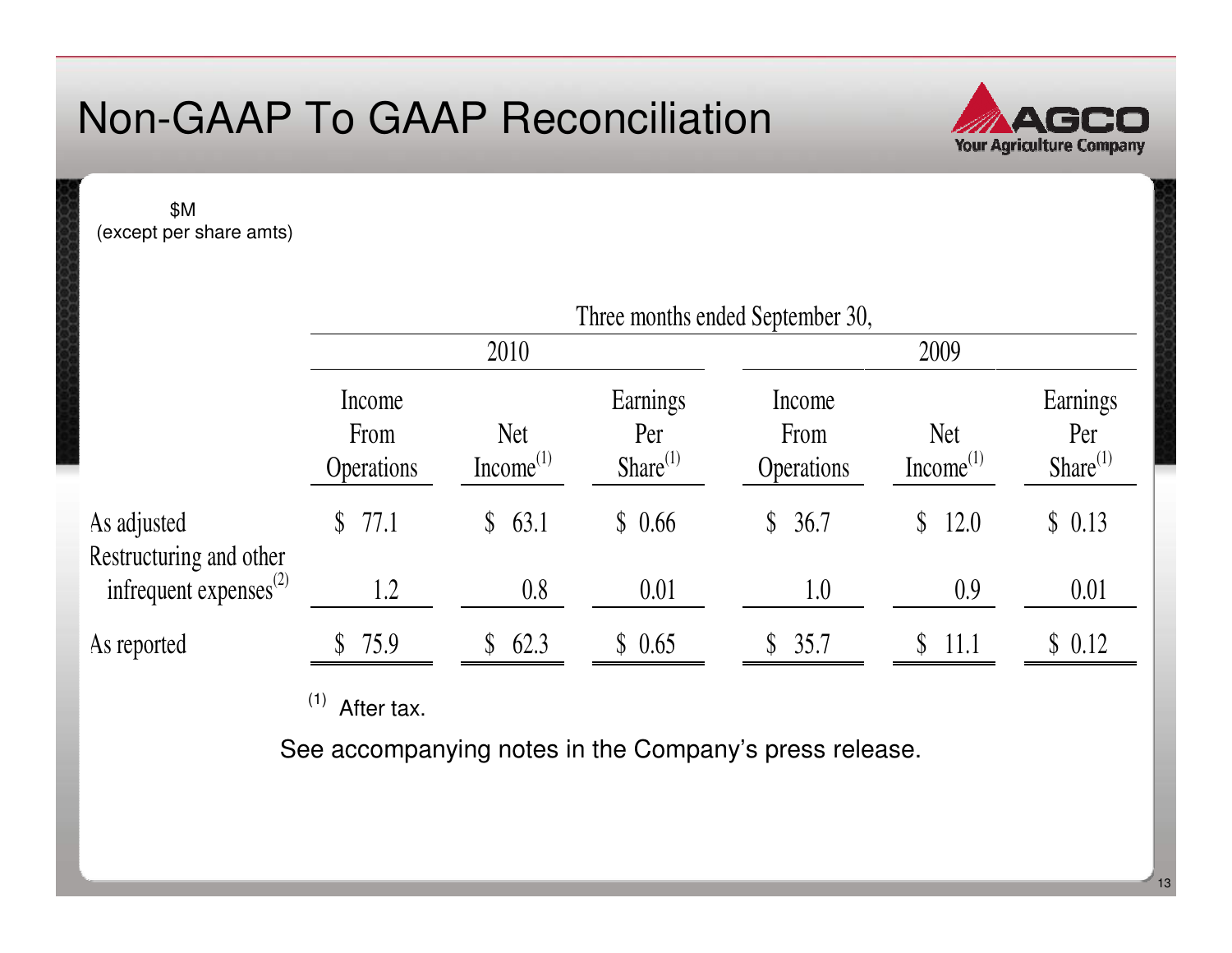

14

\$M (except per share amts)

|                                        | Nine months ended September 30,     |                                     |                                   |                              |                                     |                                  |
|----------------------------------------|-------------------------------------|-------------------------------------|-----------------------------------|------------------------------|-------------------------------------|----------------------------------|
|                                        | 2010                                |                                     | 2009                              |                              |                                     |                                  |
|                                        | Income<br>From<br><b>Operations</b> | <b>Net</b><br>Income <sup>(1)</sup> | Earnings<br>Per<br>Share $^{(1)}$ | Income<br>From<br>Operations | <b>Net</b><br>Income <sup>(1)</sup> | Earnings<br>Per<br>$Share^{(1)}$ |
| As adjusted<br>Restructuring and other | \$185.1                             | \$137.7                             | \$1.43                            | \$174.7                      | \$105.3                             | \$1.12                           |
| infrequent expenses $^{(2)}$           | 3.3                                 | 2.4                                 | 0.02                              | 3.8                          | 3.1                                 | 0.03                             |
| As reported                            | \$181.8                             | \$135.3                             | \$1.41                            | \$170.9                      | \$102.2                             | \$1.09                           |

 $(1)$  After tax.

See accompanying notes in the Company's press release.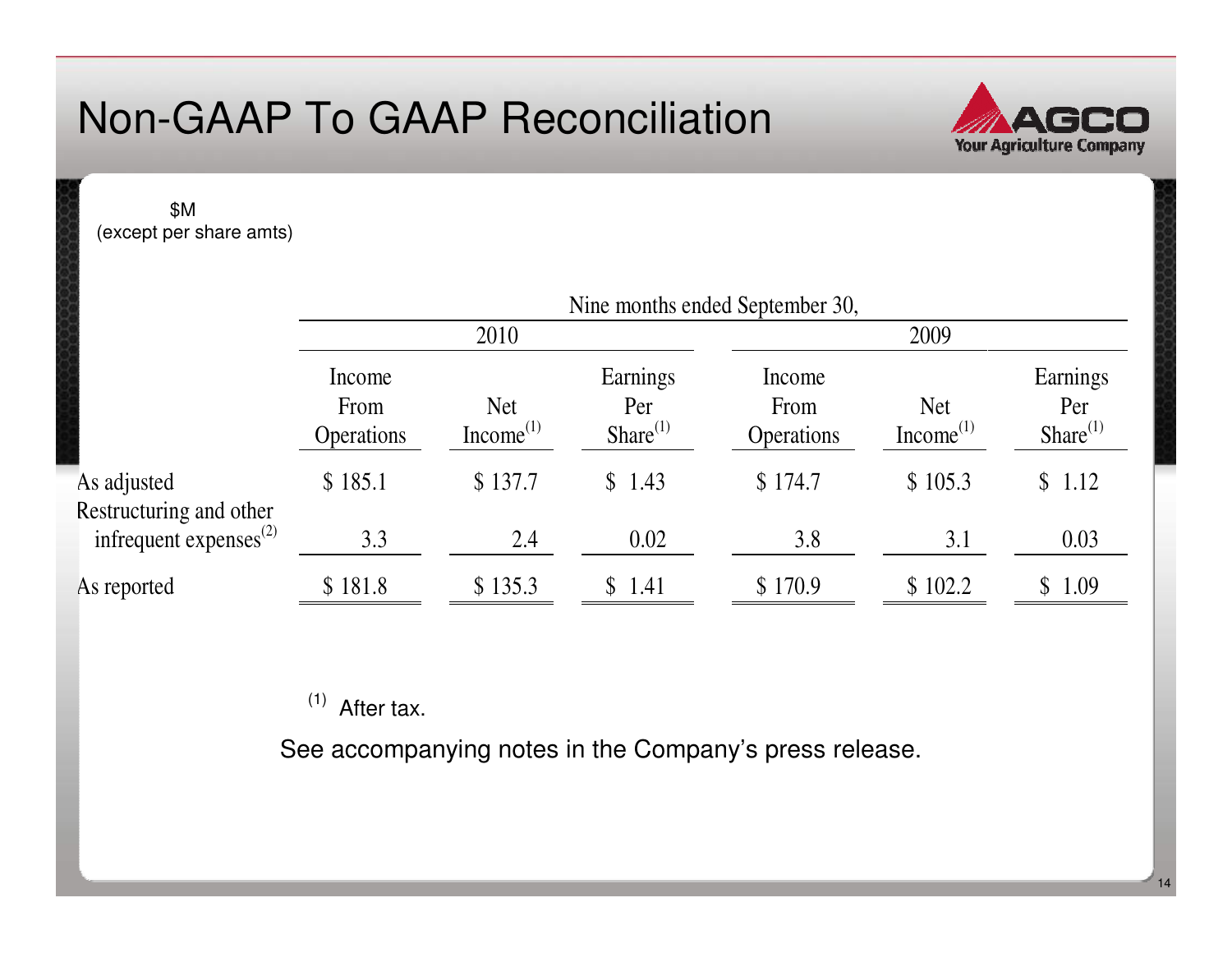

% change from

## *AGCO Regional Sales (in millions)*

|                                       |           |             | $\sim$ change nome<br>$2009$ due to |
|---------------------------------------|-----------|-------------|-------------------------------------|
|                                       |           | $\%$ change | currency                            |
|                                       | Net sales | from $2009$ | translation $^{(1)}$                |
| Three months ended September 30, 2010 |           |             |                                     |
| North America                         | \$373.4   | 27.8%       | $1.4\%$                             |
| South America                         | 487.7     | 47.1%       | $8.0\%$                             |
| Europe/Africa/Middle East             | 708.7     | $2.6\%$     | $(9.5\%)$                           |
| Rest of World                         | 87.6      | 16.2%       | $(2.7\%)$                           |
| <b>Total</b>                          | \$1,657.4 | 19.3%       | $(2.7\%)$                           |
| Nine months ended September 30, 2010  |           |             |                                     |
| North America                         | \$1,026.4 | $-9.3\%$    | $2.1\%$                             |
| South America                         | 1,313.2   | 78.0%       | 21.1%                               |
| Europe/Africa/Middle East             | 2,178.9   | $(16.6\%)$  | $(3.3\%)$                           |
| Rest of World                         | 210.1     | $0.5\%$     | 4.1%                                |
| <b>Total</b>                          | \$4,728.6 | $0.8\%$     | 2.2%                                |

(1) See disclosure of constant currency calculation on slides 16 and 17 of this presentation. See accompanying notes in the Company's press release.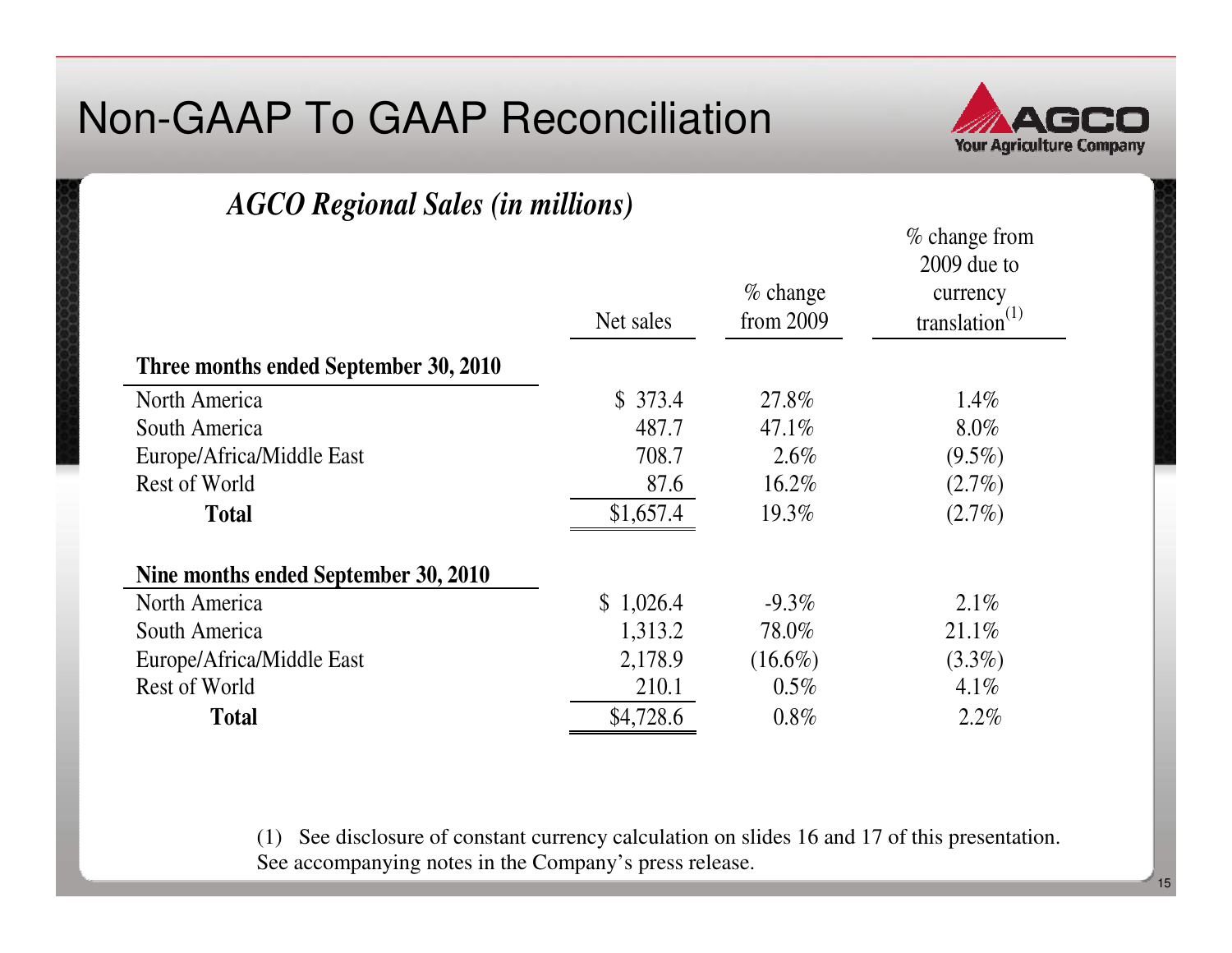

**Net Sales**\$M

|                           | Three months ended September 30,         |                                                                        |                                          |
|---------------------------|------------------------------------------|------------------------------------------------------------------------|------------------------------------------|
|                           | $2010$ at<br>Actual<br>Exchange<br>Rates | $2010$ at<br>Adjusted<br>Exchange<br>Rates <sup><math>(1)</math></sup> | Change due to<br>currency<br>translation |
| North America             | \$373.4                                  | \$369.5                                                                | $1.4\%$                                  |
| South America             | 487.7                                    | 461.3                                                                  | $8.0\%$                                  |
| Europe/Africa/Middle East | 708.7                                    | 774.2                                                                  | $(9.5)\%$                                |
| Rest of World             | 87.6                                     | 89.6                                                                   | $(2.7)\%$                                |
|                           | \$1,657.4                                | \$1,694.6                                                              | $(2.7)\%$                                |

 $(1)$  Adjusted exchange rates are 2009 exchange rates.